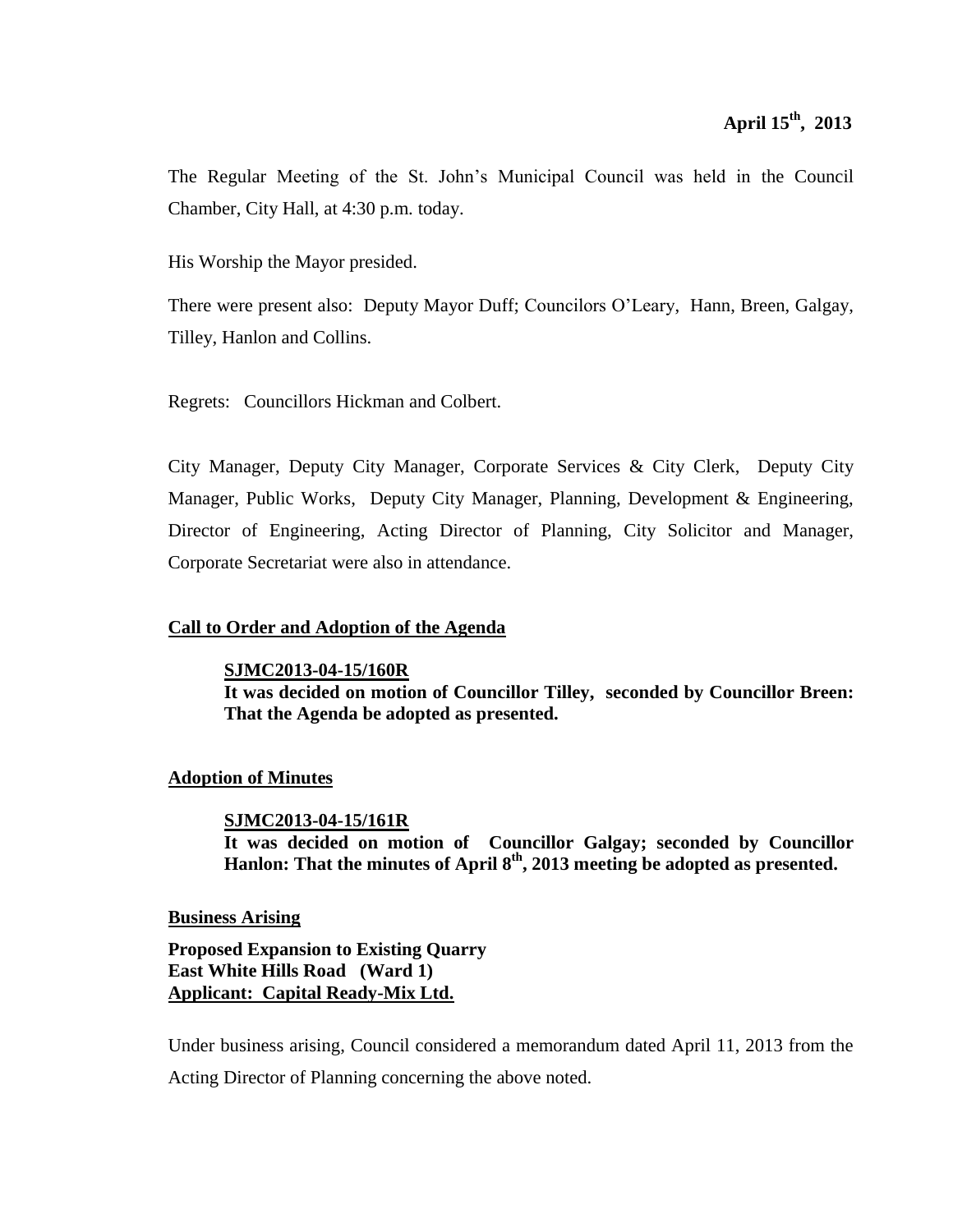#### **SJMC2013-04-15/162R**

**It was moved by Councillor Hann; seconded by Councillor Galgay: That the Resolutions for St. John's Municipal Plan Amendment Number 113, 2013 and St. John's Development Regulations Amendment Number 567, 2013 which will be referred to the Department of Municipal Affairs for review and consideration of a Regional Plan amendment; be adopted, and further that St. John's Development Regulations Amendment Number 568, 2013 be adopted, which will be referred to the Department of Municipal Affairs for Provincial registration.**

#### **SJMC2013-04-15/163R**

**It was then moved by Deputy Mayor Duff; seconded by Councillor O'Leary: That the motion be deferred pending the transfer to the City of land at Lundrigans Marsh, owned by Capital Ready-Mix as assured, and the submission of a mitigation plan from Capital Ready Mix for Parcel A of the subject land, East White Hills; and further that the appropriate documentation be finalized for submission at the Commissioner's hearing to be held on the rezoning application.**

**The motion to defer being put was carried with Councillor Hann and His Worship the Mayor dissenting.**

#### **Notices Published**

**1. A Discretionary Use Application** has been submitted requesting permission to convert a portion of the commercial space on the main floor of **Water Street Civic No. 562** into residential use. The building currently exists with two (2) residential units, one each on the second and third floors, and commercial space on the main floor. The floor area of the commercial portion is  $142 \text{ m}^2$ ,  $74 \text{ m}^2$  of which will be converted into residential. The new residential portion will be used to expand the living space of the dwelling unit on the second floor. There is off-street parking provided. **(Ward 2)**

#### **SJMC2013-04-15/164R**

**It was moved by Councillor Hann; seconded by Councillor Hickman: That the application be approved.**

**The motion being put was unanimously carried.**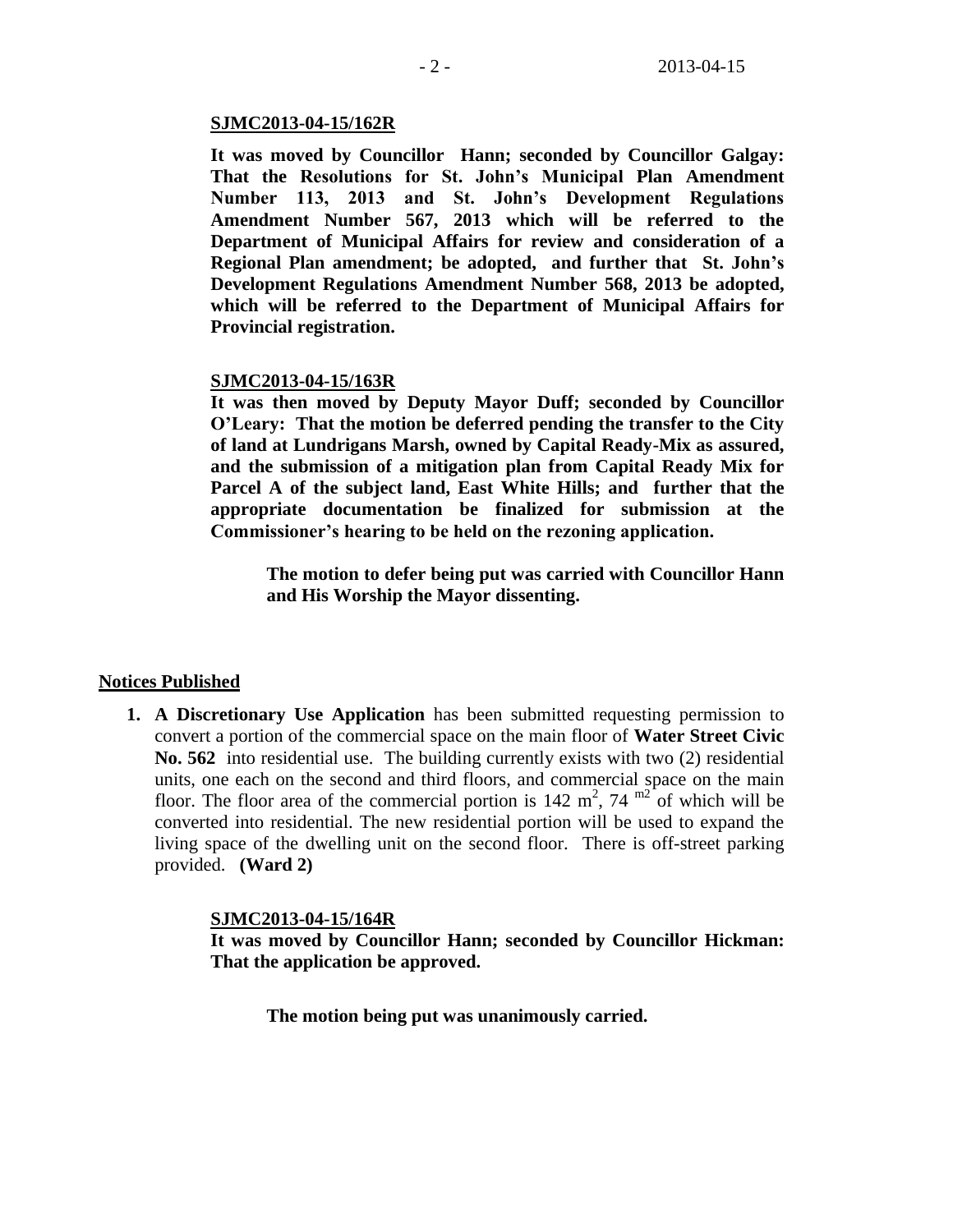## **Public Hearings**

## **Public Hearing Report dated April 4, 2013 Re: Laneway, Browne Crescent and Anspach Street**

Councillor Tilley presented a report on a public hearing held on April 4, 2013 to consider the proposed closure of a laneway that links Browne Crescent and Anspach Street. Residents in the area of the laneway have stated they have experienced vandalism to their properties by users of this laneway. Written submissions of support of the laneway's closure were presented along with a submission objecting to the laneway's closure.

## **SJMC2013-04-15/165R**

**It was moved by Councillor Tilley; seconded by Councillor Collins: That the Laneway linking Browne Crescent and Anspach Street be closed, with the residents immediately adjacent given the first right of refusal to purchase their adjacent portion of the laneway.**

**The motion being put was unanimously carried.**

# **Committee Reports**

# **Development Committee Report dated April 9th, 2013**

Council considered the following Development Committee Report dated April 9<sup>th</sup>, 2013:

1. **Proposed Seniors' Apartment Buildings Southlands Boulevard at Teakwood Drive (Ward 5) Institutional Zone (INST) Zone**

## **Recommendation:**

Council grant an Approval-in-Principle for the development, subject to the following conditions:

- 1) Compliance with the requirements of the Departments of Planning and Engineering, including conformance with the City's Commercial Development Policy.
- 2) Newfoundland and Labrador Housing pay the full costs of the traffic signalization of the intersection of Southlands Boulevard and Teakwood Drive.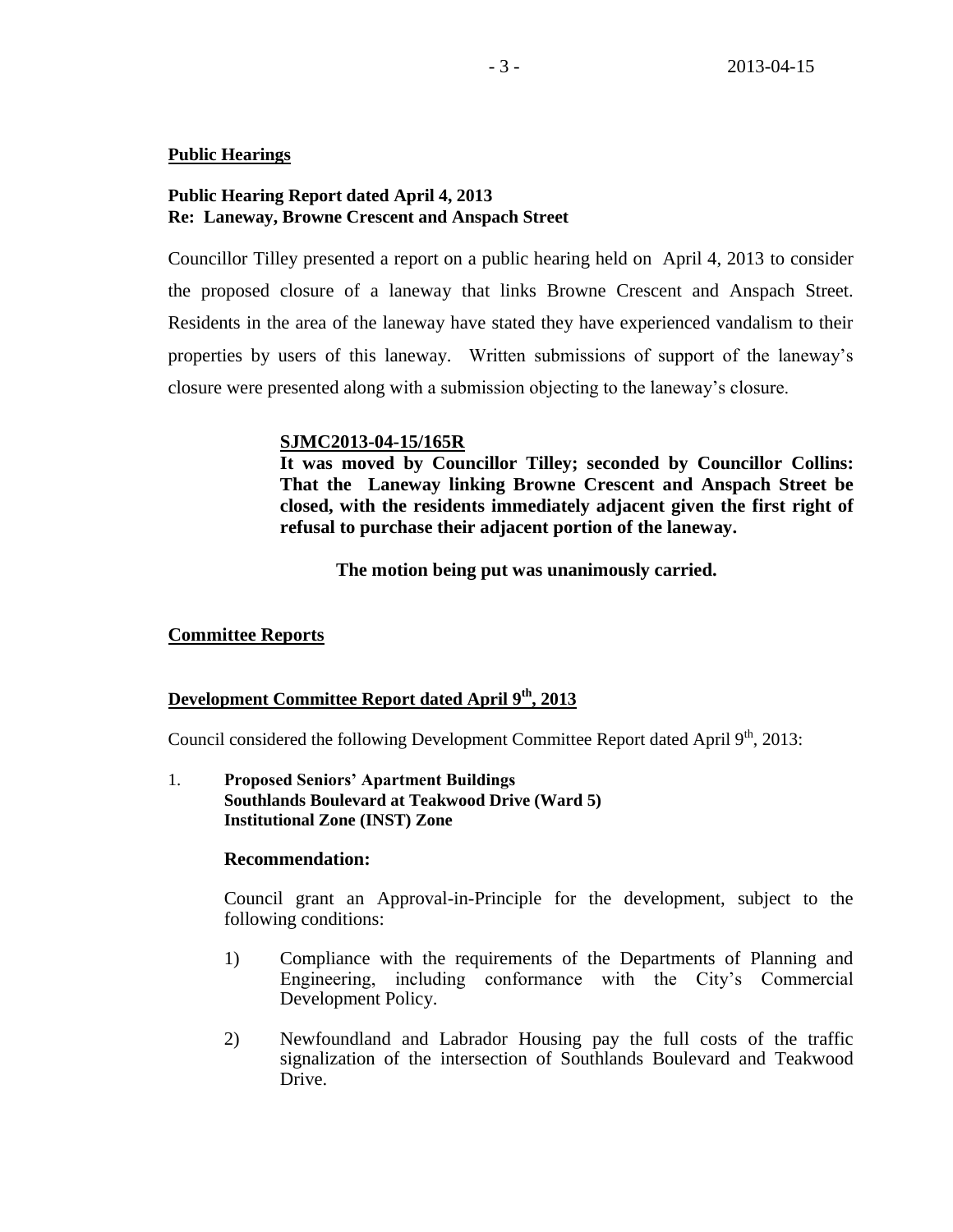- 3) The developed site shall conform to the Commercial Landscape Policy.
- 4) Payment of all development fees and assessments in accordance with Section 6.4 of the St. John's Development Regulations.
- 5) The required Building Permits must be obtained from the City prior to the commencement of any development.
- 2. **Discretionary Use Application Proposed Restaurant Waterford Manor Civic No. 185 Waterford Bridge Road (Ward 3)**

## **Recommendation:**

In order for the application to proceed to Public Notification, Council would have to consider waiving parking for fourteen (14) spaces, 50% of the required parking space amount.

3. **Proposed Demolition and Rebuild of Dwelling Civic No. 128 Old Broad Cove Road Town of Portugal Cove – St. Phillips Windsor Lake Watershed (W) Zone**

## **Recommendation**

Council approve the demolition and application to erect the new dwelling proposed pursuant to Section 106 (2) (b) of the City of St. John's Act

Robert F. Smart City Manager Chair – Development Committee

#### **SJMC2013-04-15/166R**

**Regarding Recommendations #1 and #3: It was moved by Councillor Hann: seconded by Councillor Hickman: That the committee's recommendations be approved.**

**The motion being put was unanimously carried.**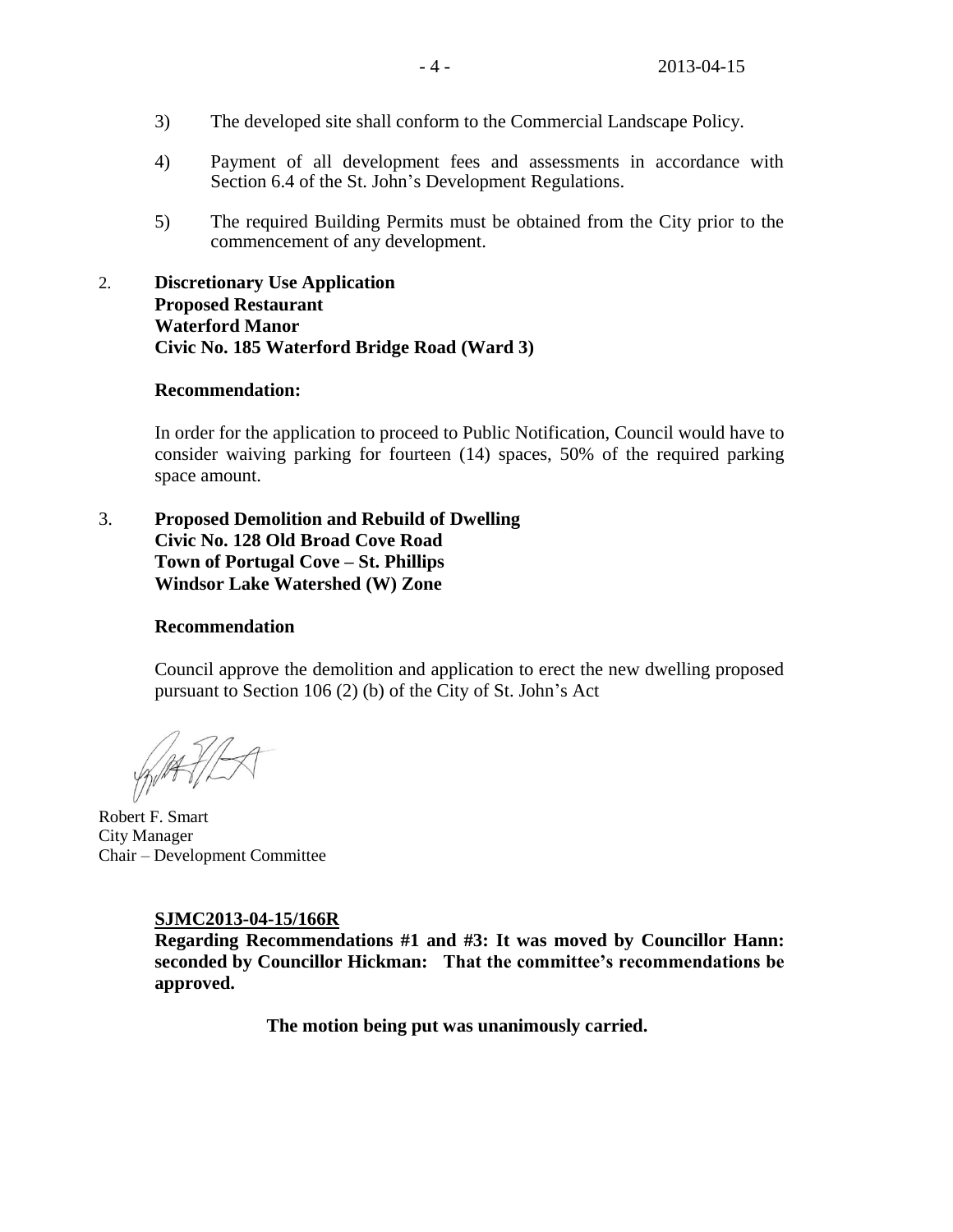## **SJMC2013-04-15/167R Regarding Recommendations #2: It was moved by Councillor Hann; seconded by Councillor Tilley: That the application be rejected.**

Members of Council supporting the motion to reject the application expressed concern due that it does not meet the parking requirements. They noted that the area already experiences lack of parking in addition to heavy traffic.

Deputy Mayor Duff felt that the proposed restaurant would not cause any significant disruption for the area.

During discussion, it was suggested that the applicant be encouraged to submit an alternate plan for Council's consideration.

# **Following discussion, the motion being put was carried with Deputy Mayor Duff dissenting.**

# **Police and Traffic Committee Report dated April 4th, 2013**

Council considered the following Police & Traffic Committee Report dated April  $4<sup>th</sup>$ , 2013:

| In Attendance: | Councillor Danny Breen, Chairperson                       |
|----------------|-----------------------------------------------------------|
|                | <b>Councillor Bruce Tilley</b>                            |
|                | Councillor Sheilagh O'Leary                               |
|                | <b>Councillor Tom Hann</b>                                |
|                | Mr. Robert Smart, City Manager                            |
|                | Mr. Chris Whelan, St. John's Transportation Commission    |
|                | Sgt. Sean Ennis, Royal Newfoundland Constabulary          |
|                | Mr. Dave Lane                                             |
|                | Mr. Walt Mills, Director of Engineering                   |
|                | Mr. Robin King, Transportation Engineer                   |
|                | Mr. Phil Hiscock, Manager of Streets and Parking Division |
|                | Ms. Dawn Corner, Supervisor of Traffic and Parking        |
|                | Mr. Bill MacDonald, Supervisor of Traffic and Signals     |
|                | Mr. Chris Pitcher, Supervisor of Parking Services         |
|                | Mr. Paul Peddigrew, Foreperson, Streets                   |
|                | Ms. Sandy Abbott, Recording Secretary                     |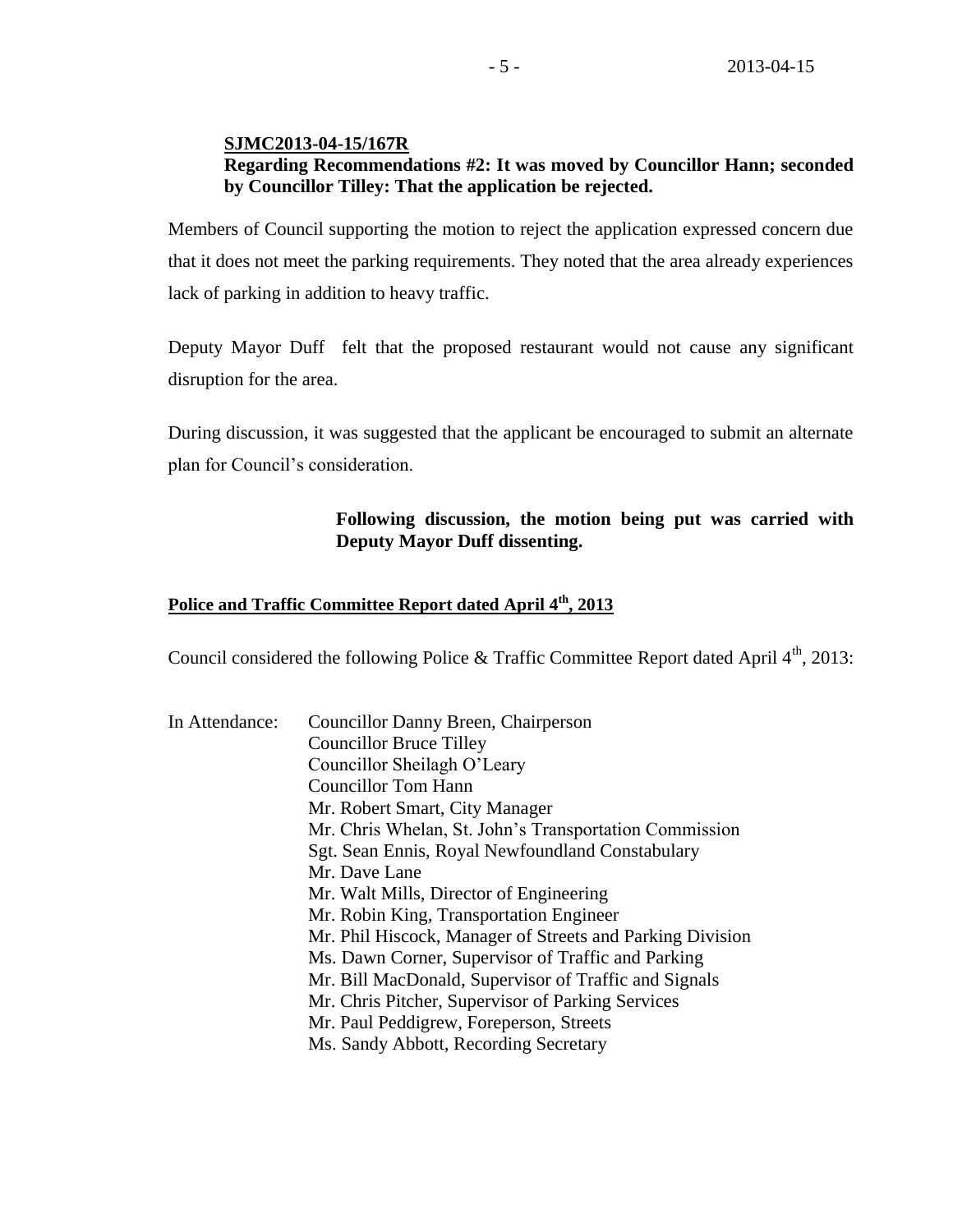# **MINUTES OF MEETING:**

**1.** The Minutes of the meeting of January 31, 2013 were accepted with one change: The date of the meeting was changed from January 1, 2013 to January 31, 2013.

# **AGENDA:**

- **2.** The Agenda was accepted with three additional items:
	- (a) Viscount Street
	- (b) Doyles Road
	- (c) White Rose Drive

# **BUSINESS DEFERRED:**

- **3.** Churchill Square parking issue Deferred pending outcome of parking meter study.
- **4.** Prince Philip Drive @ CONA Entrance Collision Issue deferred pending meeting with CONA officials.
- **5.** Waterford Bridge Road @ Beaconsfield School Access Crosswalk upgrade request deferred pending study.
- **6.** Hamlyn Road Request to upgrade crosswalk at Village Mall Deferred.

# **BUSINESS ARISING:**

# **7. ParkingMeter Upgrade.**

The Committee considered the results of a study prepared by Parking Development Group entitled *Parking Equipment Cost Analysis.* The Transportation Engineer reviewed the highlights from the Consultant's Report, a copy of which was included in the agenda and is on file with the City Clerk's Department. The consultant was engaged to review the available parking systems and assist City staff in determining the most favourable technology based on critical hardware features and capital and operational cost factors. The consultant concluded that when capital and one-time implementation costs are factored in and amortized over a ten year life span, the yearly cost of managing either a single space or multi-space operation is within less than three percent difference.

The Committee also considered a technical memorandum from the Parking Development Group regarding opportunities that exist from merging the operational aspects of the parking card (Park Card) with the current St. John's Transit MCard and whether it would be more advantageous for the City to employ an independent card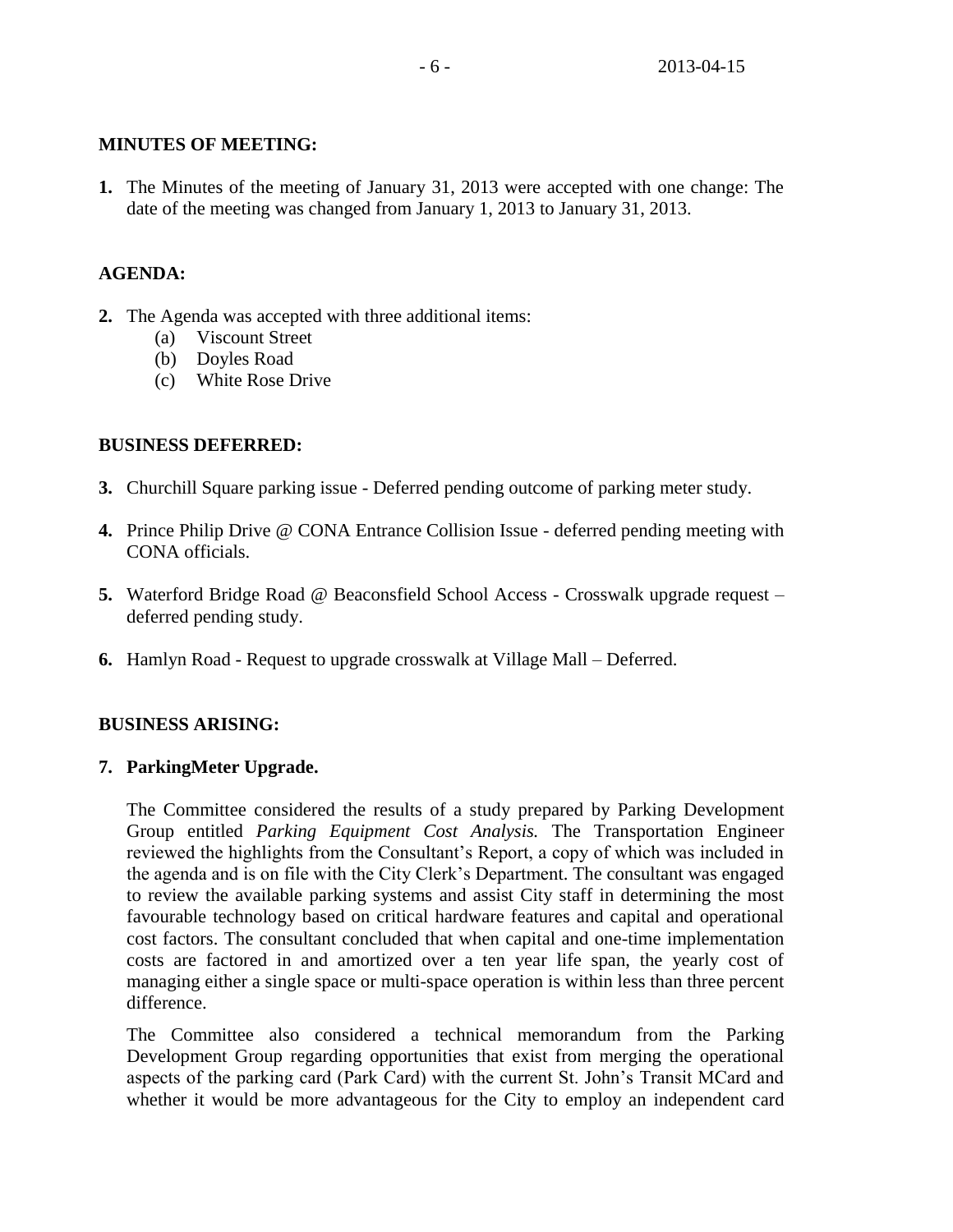system. PDG believes that though several companies will be able to integrate successfully with the existing MCard this will result in additional (and unknown) software development costs to the City of St. John's for the modification and development of back-office software and any necessary API software required between the parking equipment and the Transit host.

The Committee felt strongly about the opportunity to encourage public transit through the use of one card for both parking meter usage and public transit. Staff advised, however, that for one card to be practical, public transit ridership would have to be at least 15% of the population base and at present it is only at 5%. It was agreed, therefore, that the two cards remain separate but that the idea remain a long term possibility.

#### **Recommendations of the Transportation Engineer:**

**After considering both of the Parking Development Groups reports, staff are now making a recommendation that all the City's existing single space parking meter mechanisms be replaced with single space parking meter mechanisms that will accept payment with standard Canadian coins, smartcards, and credit cards. This will be a change in the planning for Churchill Square where staff had originally been of the understanding that a kiosk pay by space operation would have been a better option. The risk of have two different vendors for the single space and multi-space equipment and the problems that would have led to with the smartcards, combined with the fact that there is virtually no difference in the life cycle costs for both has led to the change in position.**

**It is also recommended that there not be any integration, at this point in time, of the new smartcard with Metrobus's Mcard. It was felt that having to do so would severely limit the numbers of vendors available to supply the replacement equipment. The Parking Development Group will be asked to prepare a report for the future consideration of the Police and Traffic Committee that would look at a longer term strategy for the integration of the City's ParkCard and Metrobus's Mcard.**

**(Memorandum from Transportation Engineer attached.)**

#### **8. Welland Street - Complaint about left turn restrictions on Blackmarsh Road.**

The Supervisor of Parking and Traffic had complaints from residents on Jensen Camp Road and Empire Avenue. Residents on Welland Street say traffic has increased on their street since the left turn restriction was put in place. A study done last week showed 56 vehicles turning left onto Welland Street in one hour compared with a previous study which showed 27 vehicles during the same period. The Transportation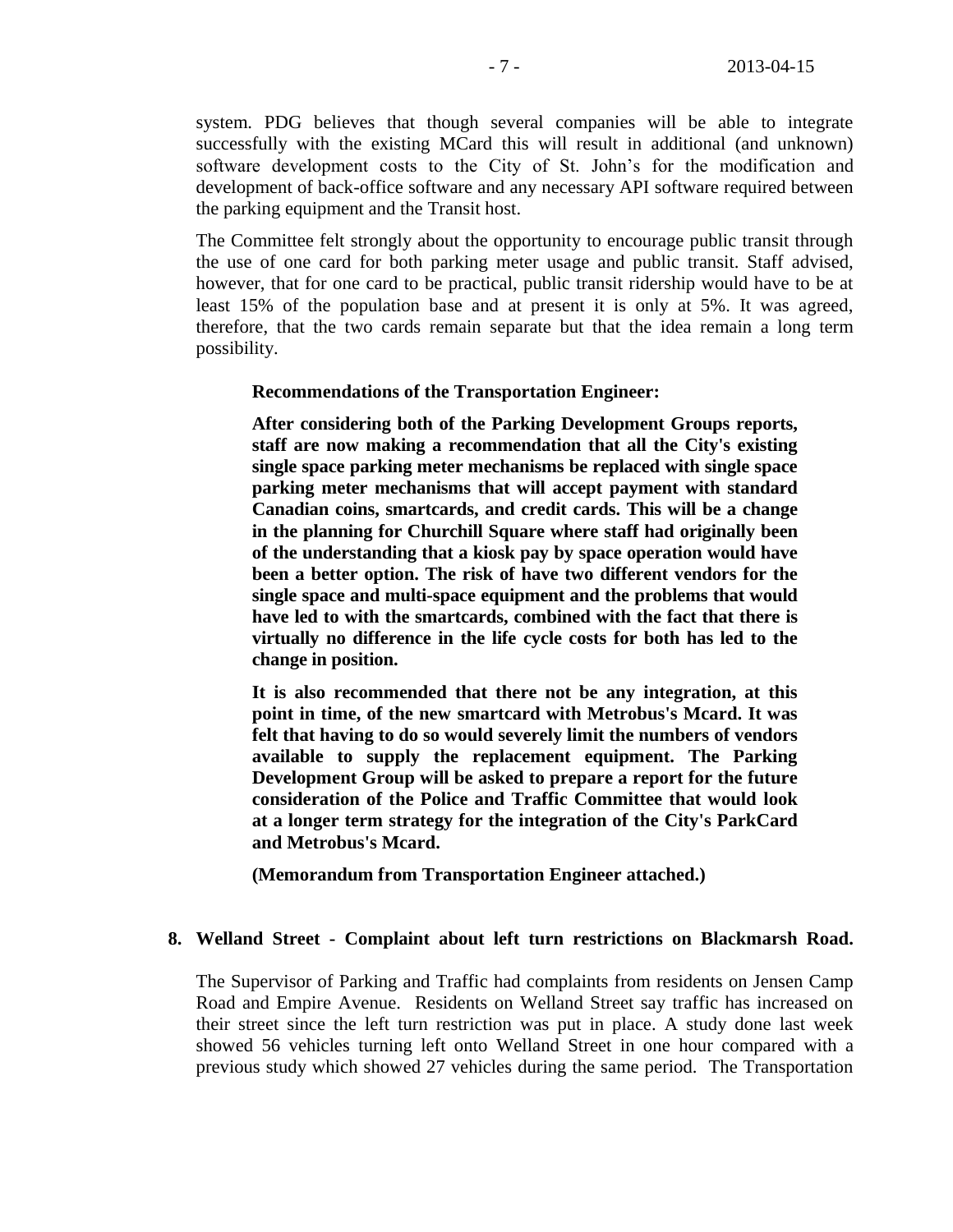Engineer suggested putting up temporary devices on Rotary Drive. He noted that traffic patterns will eventually improve when the new highway is completed.

**The Committee recommends that temporary devices be installed on Rotary Drive and that residents be surveyed to see if they want a turning restriction.**

## **NEW BUSINESS:**

## **9. Columbus Drive @ Old Pennywell Road - Request to extend left turn arrow.**

The Supervisor of Parking and Traffic stated that this situation is currently being reviewed. The timing study is almost complete, and there will be a small improvement in the situation with the left turn arrow.

# **The Committee recommends that the left turning arrow be put in place.**

## **10. Topsail Road @ Hamlyn Road - Traffic Signal operation concerns.**

The Supervisor of Parking and Traffic informed the Committee that residents exiting the school property make a left turn out of Hamlyn Road without recognizing the right of cars exiting the old School for the Deaf entrance. Sergeant Ennis suggested that a left turn arrow might alleviate this situation

**The Committee recommends that the Traffic Division staff review traffic signal timings and provide a report. The Committee further recommends that the City request enforcement from the RNC.**

## **11. Waterford Bridge Road @ Beaconsfield School access - Request for left turn lane.**

The Supervisor of Parking and Traffic noted that if a left turn lane is installed, it will take away from resident parking. There is a 15 minute peak due to lineup of traffic going west turning into the parking lot.

**The Committee recommends that a left turning bay be provided coming out of Beaconsfield School access and that No Parking Anytime signs be erected near the exit on that side of Waterford Bridge Road.** 

#### **12. Main Road @ Pomeroy's Store - Request to relocate crosswalk.**

The Supervisor of Parking and Traffic advised that prior to making a decision, the Traffic Division will be conducting pedestrian crossing studies to determine where the best location is for the crosswalk. A report will be brought back to the Committee when completed.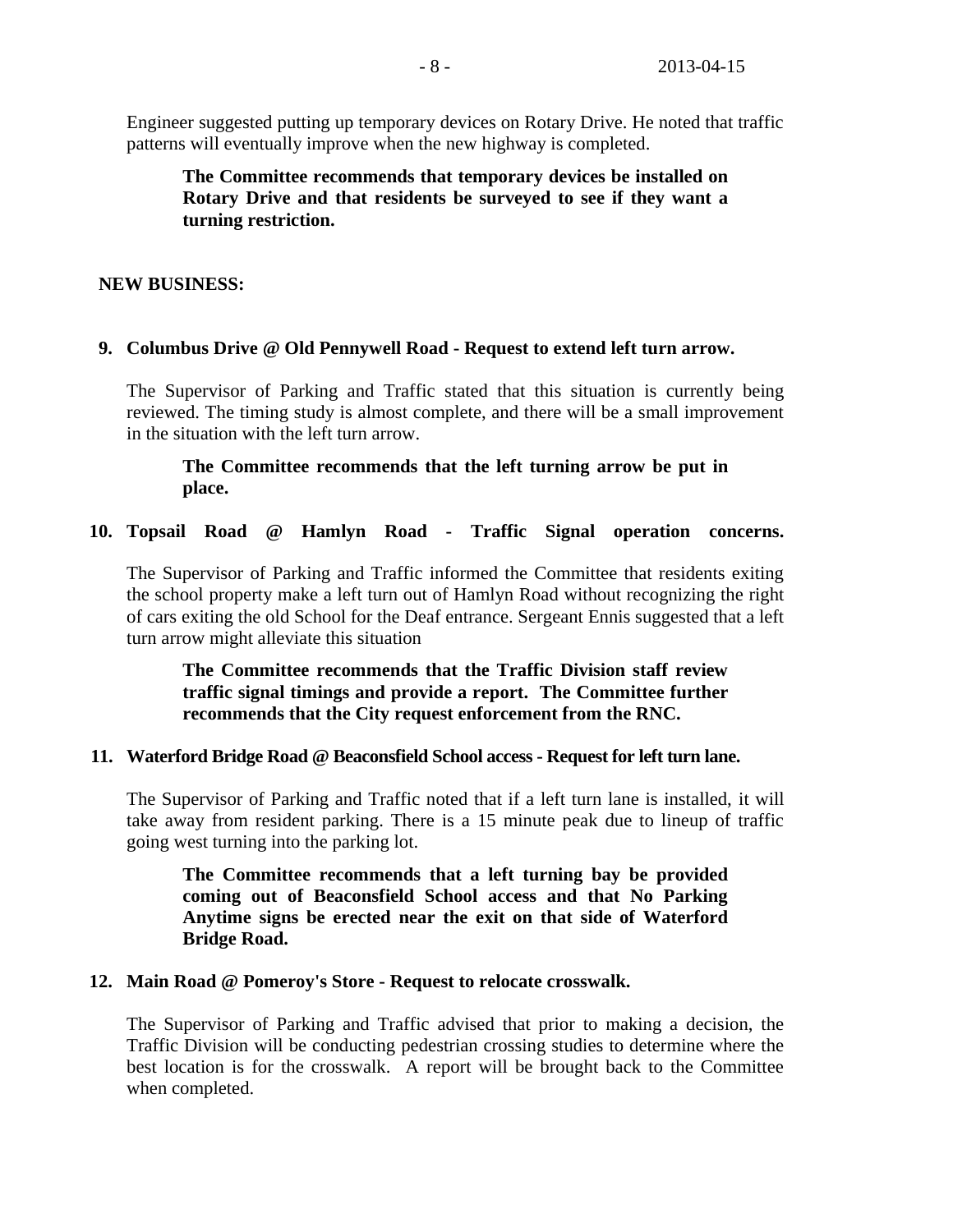## **The Committee recommends that the request be deferred pending the pedestrian traffic study.**

## **13. Hennessey's Line - Request for Children-at-Play sign**.

The Supervisor of Parking and Traffic informed the Committee that the City does not use Children at Play signs as they may give parents and children a false sense of security.

# **The Committee recommends that the request for a children-at-play sign on Hennessey's Line be denied.**

#### **14. Impaired Mobility Permit abuse.**

At the Regular meeting of Council on February 11, 2013, His Worship the Mayor expressed concern with respect to the abuse of permits for disabled parking by people who should not be using them, which matter was referred to the Transportation Engineer. The Transportation Engineer advised that the eligibility process for issuance of these permits is administered by the Province. He advised that the City should concentrate its enforcement authority on those who do not have permits. It is interesting to note that since the increase in fines to \$400, the number of infractions has decreased from 637 in 2010 to 459 in 2011 ??? Dawn, can you check this figure ???

## **15. Henry Street - Extension of No Parking Anytime.**

Parked vehicles on Henry Street are obstructing turning movements from Boggan Street onto Henry Street. A No Parking – Snow Route restriction is currently in effect to allow snow plows to make the turn, but since this restriction is only in effect in the winter time it means that parked vehicles are obstructing the turns for other service vehicles (such as garbage collection trucks).

**The Committee recommends that a No Parking Anytime restriction be approved for the south side of Henry Street between Boggan Street and Bates Hill and that the residents be notified of this change in parking restriction.**

#### **16. Southside Road - Extension of No Parking Anytime.**

Vehicles are parking on the south side of Southside Road just east of Bay Bulls Road. These vehicles started parking in this area after the implementation of a parking enforcement agreement at Corpus Christie Church which has resulted in the displacement of vehicles belonging to staff at the Tower Corporate Campus. These vehicles are obstructing the flow of two way traffic on Southside Road and because there are no sidewalks they are also obstructing pedestrians.

**The Committee recommends that the existing No Parking Anytime on both sides of Southside Road east of Bay Bulls Road be extended approximately 140 m east.**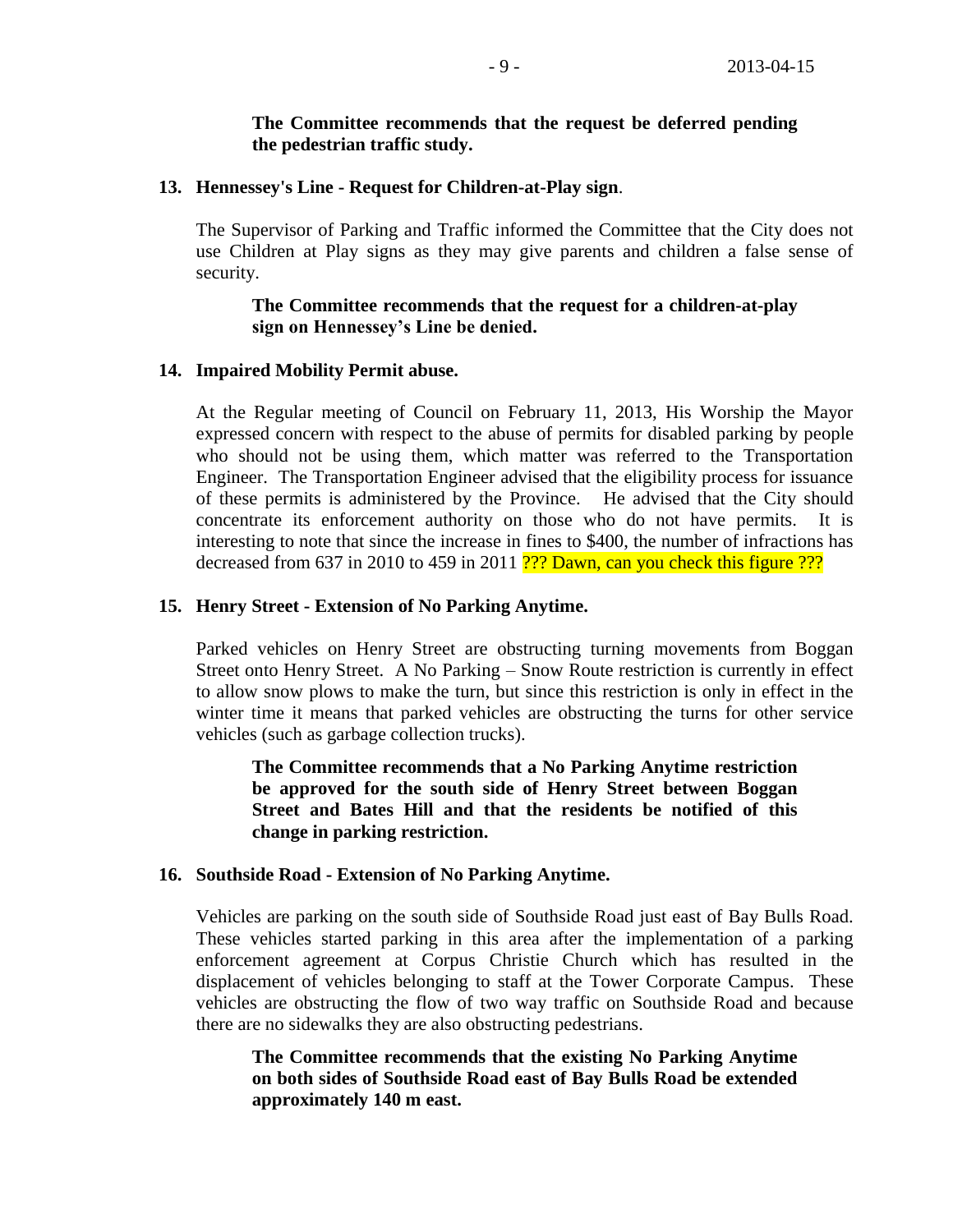## **17. Painting Traffic Controllers.**

The Committee considered correspondence from the St. John's Clean and Beautiful Committee about continuing with the painting of eight more traffic controllers this year, focusing on the downtown area.

## **The Committee recommends approval of the project on the same basis as last year's project.**

## **OTHER BUSINESS:**

## **18. Viscount Street – Request for Reduced Speed Limit:**

The Supervisor of Parking and Traffic has received a request from a resident to reduce the speed limit on Viscount Street due to there being a playground in the area. Signs already exist advising that there is a playground in the area.

**As Viscount Street is a collector road, the Committee recommends that the status quo be maintained and that the speed limit not be reduced.** 

## **19. Doyles Road @ Back Line – Request for Crosswalk:**

The Committee considered a request from Councillor Wally Collins to install a crosswalk at the Doyles Road/Back Line intersection.

## **The Committee recommends that the pavement markings be adjusted to accommodate the request.**

## **20. White Rose Drive – Traffic lights:**

Councillor Breen questioned when traffic lights would be installed at the end of White Rose Drive. The Transportation Engineer advised that the design work has been done. Some underground work needs to be carried out by the developer, and the traffic lights should be installed by the end of this summer.

## **21. Convention Centre – Disability spaces required**

Councillor Breen advised that some disability spaces at Mile One will be lost as a result of the ongoing construction and expansion of the Convention Center. He requested that these spaces be accommodated elsewhere. The Transportation Engineer suggested alternate spaces for staff parking at Mile One could be found to accommodate the request. Other suggestions were to use existing spaces in front of the parking garage at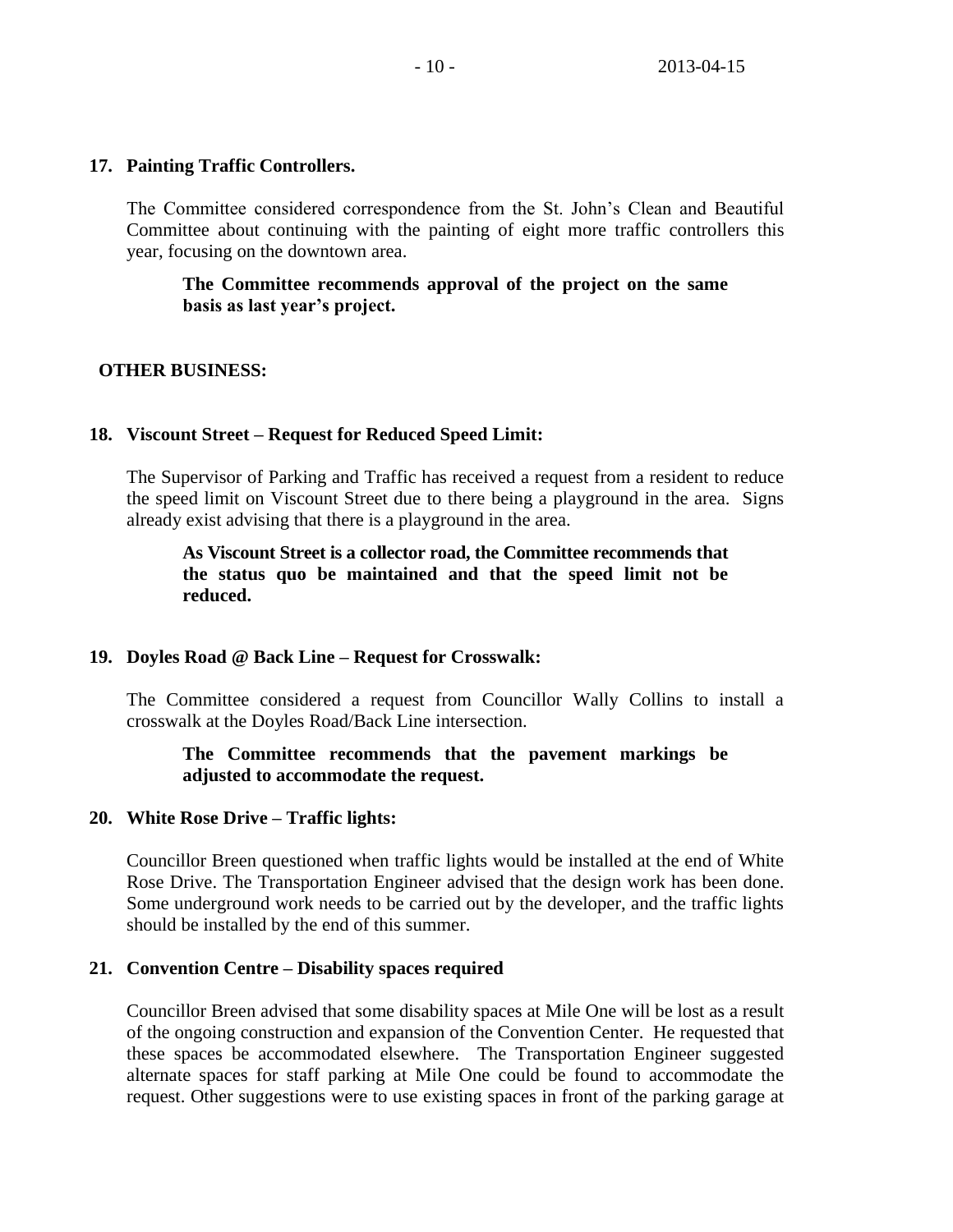City Hall. Staff will investigate the possibilities in consultation with the management at Mile One Stadium.

# **22. Carrick Drive Traffic Calming Update:**

The Supervisor of Parking and Traffic conducted a power point presentation outlining the proposed strategy for traffic calming on Carrick Drive which was developed in consultation with the resident's focus group. Design drawings are near completion and a public meeting will be held to apprise residents of the traffic calming plan. It is anticipated that implementation will take place late June or early July.

# **23. Southside Road, Quidi Vidi Village Road and Doyles Road Traffic Calming:**

The Supervisor of Parking and Traffic advised that concept plans are being considered for the above-noted areas. Focus groups will be set up and meetings arranged for residents of these streets.

Councillor Danny Breen Chairperson

# **SJMC2013-04-15/168R**

# **It was moved by Councillor Breen; seconded by Councillor Galgay: That the Committee's recommendations be approved.**

Under deferred business, Councillor Hanlon the status of the issue pertaining to Prince Philip Drive @ CONA entrance collision.

**Regarding Items #5 (Waterford Bridge Road @ Beaconsfield School Access, Crosswalk Upgrade) and #11 (Waterford Bridge Road @ Beaconsfield School Access, request for left turn lane), Council agreed that both items be deferred pending a complete analysis of the intersection.** 

> **Following discussion, the motion being put was unanimously carried including deferral of item #'s 5 and 11.**

**Resolution**

**Resolution – Signing Authority**

## **SJMC2013-04-15/169R**

**It was moved by Deputy Mayor Duff; seconded by Councillor Collins: That the following Resolution updating the list of officers and employees who have signing authority for the City be adopted:**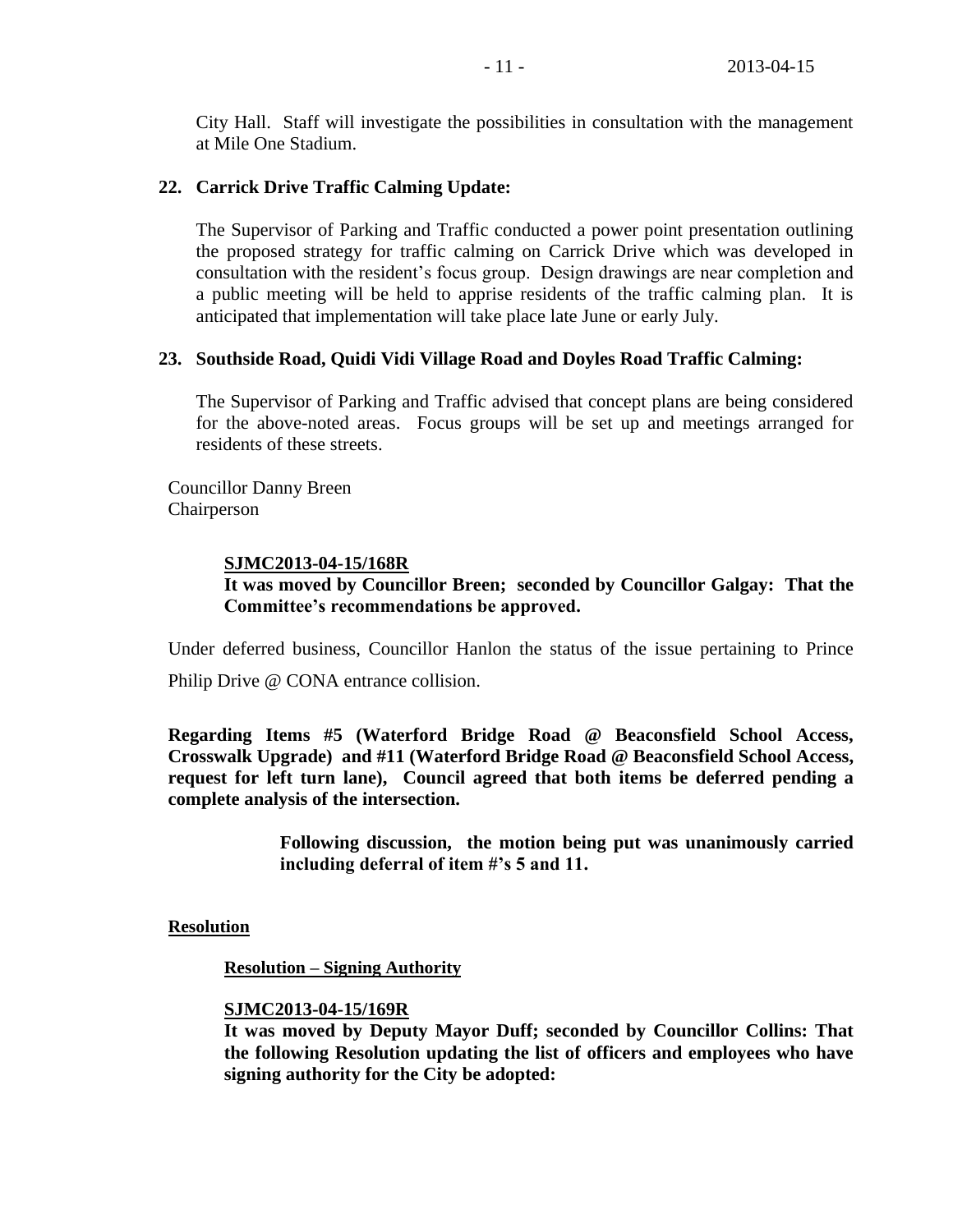## **RESOLUTION**

**WHEREAS** under the City of St. John's Act and St. John's Assessment Act and all other powers it enabling, the St. John's Municipal Council may open and operate accounts at chartered banks and other financial institutions;

## **BE IT THEREFORE RESOLVED**

1. That cheques issued by St. John's Municipal Council on accounts at chartered banks and other financial institutions may be signed by the following officers and employees:-

> Mayor, City Manager, Deputy City Manager, Corporate Services and City Clerk, Deputy City Manager, Public Works, Deputy City Manager, Financial Management, Manager of Accounting Services and Manager of Budgetary Services

- 2. All cheques shall be signed by any two of the above signing officers.
- 3. Cheques may be signed by a mechanical stamp impression or by electronic means authorized by the signing officers.

#### **The motion being put was unanimously carried.**

#### **Building Permits List**

#### **SJMC2013-04-15/170R**

**It was moved by Councillor Tilley; seconded by Councillor Collins: That the recommendation of the Director of Building and Property Management with respect to the following Building Permits List be approved:** 

# **Building Permits List Council's April 15, 2013 Regular Meeting**

Permits Issued: 2013/04/04 To 2013/04/10

#### **Class: Commercial**

| 312 Paddy's Pond Rd | Nc Transportation Terminal |  |
|---------------------|----------------------------|--|
| 46a Aberdeen Ave    | Ms Clinic                  |  |
| 56a Aberdeen Ave    | Ms Retail Store            |  |
| 79b Aberdeen Ave    | Ms Retail Store            |  |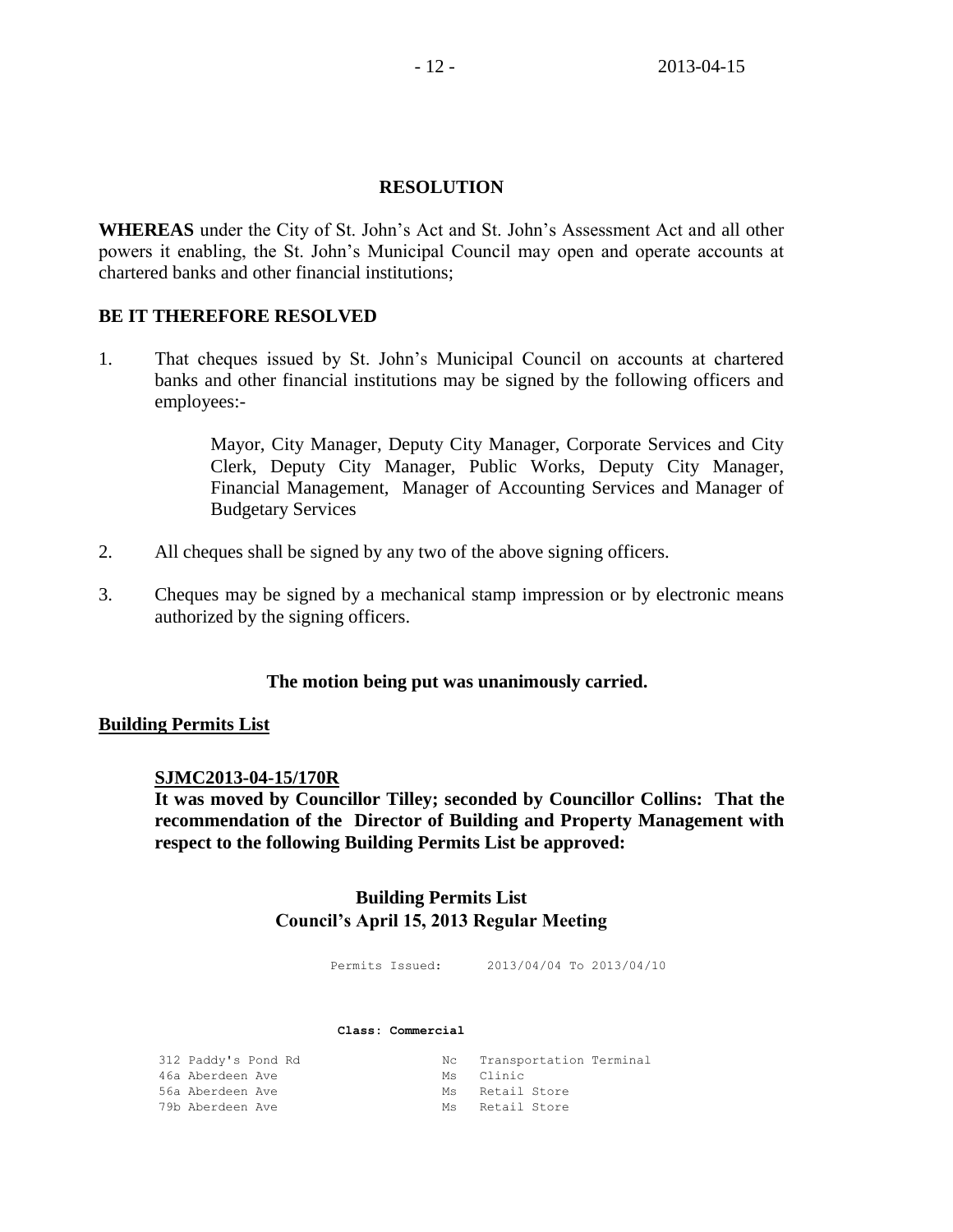89 Aberdeen Ave Ms Retail Store 45 Blackmarsh Rd<br>
57 Blackmarsh Rd<br>
Ms Place Of Asse 57 Blackmarsh Rd Ms Place Of Assembly<br>119 Cowan Ave Ms Place Of Amusemen 44 Crosbie Rd Ms Convenience Store 10 Elizabeth Ave Ms Retail Store 84-86 Elizabeth Ave Ms Service Shop 92 Elizabeth Ave Ms Service Shop 391-395 Empire Ave Montes Ms Retail Store 324 Frecker Dr Ms Convenience Store 140 Freshwater Rd Ms Restaurant 9 Hallett Cres Ms Retail Store 12-20 Highland Dr Ms Retail Store 35 Kelsey Dr Ms Restaurant 58 Kenmount Rd<br>81 Kenmount Rd<br>81 Kenmount Rd<br>Ms Retail 81 Kenmount Rd Ms Netail Store 409 Kenmount Rd Ms Commercial Garage 461 Kenmount Rd Ms Car Sales Lot 90 Logy Bay Rd Ms Club 484 Main Rd Ms Club 219 Major's Path Ms Retail Store 135 Mayor Ave **Manual Store** Ms Retail Store 10 Messenger Dr Ms Retail Store 34 New Cove Rd Ms Place Of Amusement 119 New Cove Rd Ms Clinic 446 Newfoundland Dr<br>
446 Newfoundland Dr<br>
60 O'leary Ave Ms Retail Stor 60 O'leary Ave Ms Retail Store 52 Pippy Pl Ms Retail Store 260 Portugal Cove Rd Ms Convenience Store 279 Portugal Cove Rd-Envy Hair Ms Service Shop 279 Portugal Cove Rd Ms Clinic 279 Portugal Cove Rd Ms Retail Store 35 Ridge Rd Ms Club 46-50 Robin Hood Bay Rd Ms Industrial Use 20 Ropewalk Lane Ms Service Shop 45 Ropewalk Lane Ms Retail Store 386 Stavanger Dr Ms Retail Store 410 Stavanger Dr Ms Retail Store 3 Stavanger Dr Ms Restaurant 65 Stavanger Dr Sn Bank 95a Stavanger Dr Ms Retail Store 411 Stavanger Dr Sn Hotel 415 Stavanger Dr Ms Restaurant er commission of the contract of the service of the service Station<br>
86 Thorburn Rd Ms Service Station 88 Thorburn Rd<br>Thorburn Rd<br>446 Topsail Rd 26-34 Torbay Rd Ms Tavern<br>10 Elizabeth Ave Ms Retail 10 Elizabeth Ave Ms Retail Store 192-194 Torbay Rd Mintendeum Ms Restaurant 320 Torbay Rd Ms Club 430 Torbay Rd Ms Tavern 710 Torbay Rd Ms Retail Store

1<br>Ms Place Of Amusement Ms Convenience Store<br>Ms Retail Store Ms Service Station<br>Ms Tavern<br>Ms -141 Torbay Rd **MS** Communications Use 141 Torbay Rd Ms Retail Store 16 Stavanger Dr-Unit 3 Main Fl Cr Service Shop 430 Topsail Rd Rn Retail Store 3-9 Adelaide St Rn Taxi Business<br>611 Torbay Rd Rn Office 611 Torbay Rd Rn Office 186 Water St **Rn** Tavern 134 R.C.A.F. Rd- Hangar #4 Ex Mixed Use

This Week \$ 410,000.00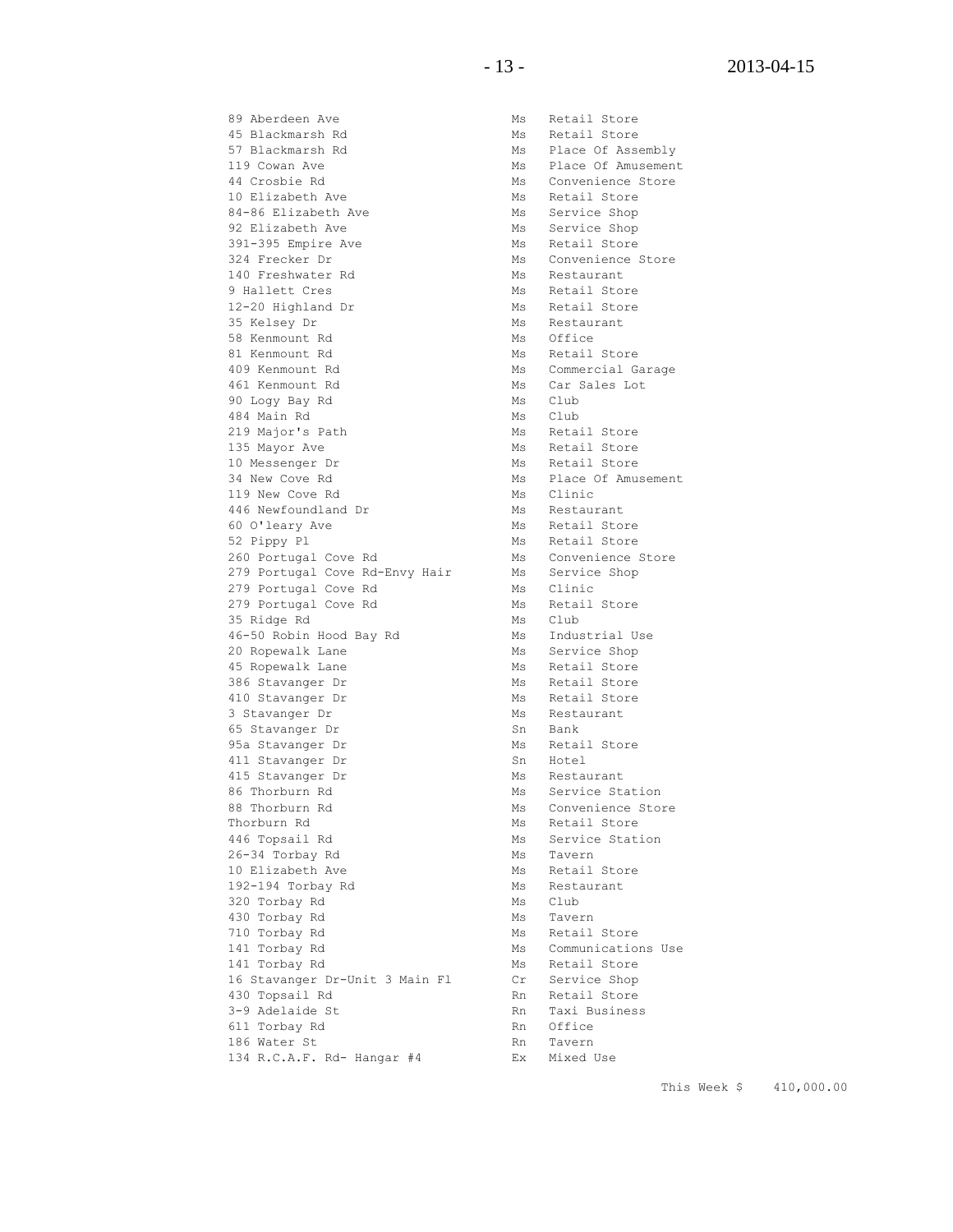**Class: Industrial**

This Week \$ .00

#### **Class: Government/Institutional**

This Week \$ .00

#### **Class: Residential**

| 22 Ashbourne Dr              | Nс        | Accessory Building        |
|------------------------------|-----------|---------------------------|
| 50 Spruce Grove Ave, Lot 147 | Nс        | Single Detached Dwelling  |
| 55 Spruce Grove Ave, Lot 93  | Nс        | Single Detached Dwelling  |
| 8 Chestnut Pl                | Nс        | Fence                     |
| 45 Country Grove Pl, Lot 75  | Nс        | Single Detached Dwelling  |
| 135 Craigmillar Ave          | Nс        | Accessory Building        |
| 135 Craigmillar Ave          | Nc.       | Fence                     |
| 6 Diefenbaker St             | Nc.       | Single Detached Dwelling  |
| 541 Empire Ave               | Nс        | Accessory Building        |
| 14 Gibbons Pl, Lot 16        | Nс        | Single Detached & Sub.Apt |
| 5 Gibbons Pl, Lot 5          | Nc.       | Single Detached & Sub.Apt |
| 315 Groves Rd                | Nc.       | Fence                     |
| 58 Kenai Cres., Lot 204      | Nс        | Single Detached Dwelling  |
| 78 Kenai Cres, Lot 214       | Nс        | Single Detached Dwelling  |
| 9 Kenai Cres, Lot 242        | Nс        | Single Detached & Sub.Apt |
| 119 Ladysmith Dr, Lot 191    | Nc.       | Single Detached Dwelling  |
| 639 Main Rd                  | Nc.       | Accessory Building        |
| 639 Main Rd                  | Nc.       | Fence                     |
| 18 Marconi Pl                | Nс        | Accessory Building        |
| 31 Monroe St                 | Nc.       | Patio Deck                |
| 97 Oxen Pond Rd              | Nc.       | Accessory Building        |
| 7 Sequoia Dr, Lot 323        | Nc.       | Single Detached & Sub.Apt |
| 11 Cabot Ave                 | Nс        | Fence                     |
| 11 Symonds Pl                | Nc.       | Fence                     |
| 20 Sitka St, Lot 276         | Nc.       | Single Detached Dwelling  |
| 205 Green Acre Dr            | Co        | Single Detached Dwelling  |
| 12a Sinnott Pl               | Co        | Home Office               |
| 11 Banyan Pl                 | Ex.       | Single Detached Dwelling  |
| 73 Greenspond Dr             | Ex.       | Single Detached Dwelling  |
| 13 Trepassey Pl              | Ex.       | Subsidiary Apartment      |
| 16 Beacon Hill Cres          | Rn        | Single Detached Dwelling  |
| 81 Calver Ave                | Rn        | Single Detached Dwelling  |
| 70 Carpasian Rd              | Rn        | Single Detached Dwelling  |
| 71 Cypress St                | Rn        | Subsidiary Apartment      |
| 8 Milbanke St                | Rn        | Single Detached Dwelling  |
| 13 Miranda St                | Rn        | Single Detached Dwelling  |
| 31 Monroe St                 | Rn        | Townhousing               |
| 9 Myrick Pl                  | Rn        | Single Detached Dwelling  |
| 90 Oxen Pond Rd              | Rn        | Single Detached & Sub.Apt |
| 17 Sumac St                  | Rn        | Single Detached & Sub.Apt |
| 29 Taylor Pl                 | Rn        | Subsidiary Apartment      |
| 193 Waterford Bridge Rd      | Rn        | Single Detached Dwelling  |
| 38 Barrows Rd                | Sw.       | Single Detached Dwelling  |
| 197 Brookfield Rd            | <b>Sw</b> | Single Detached Dwelling  |
|                              |           |                           |

This Week \$ 2,931,700.00

#### **Class: Demolition**

14 Stephen Pl Dm Single Detached Dwelling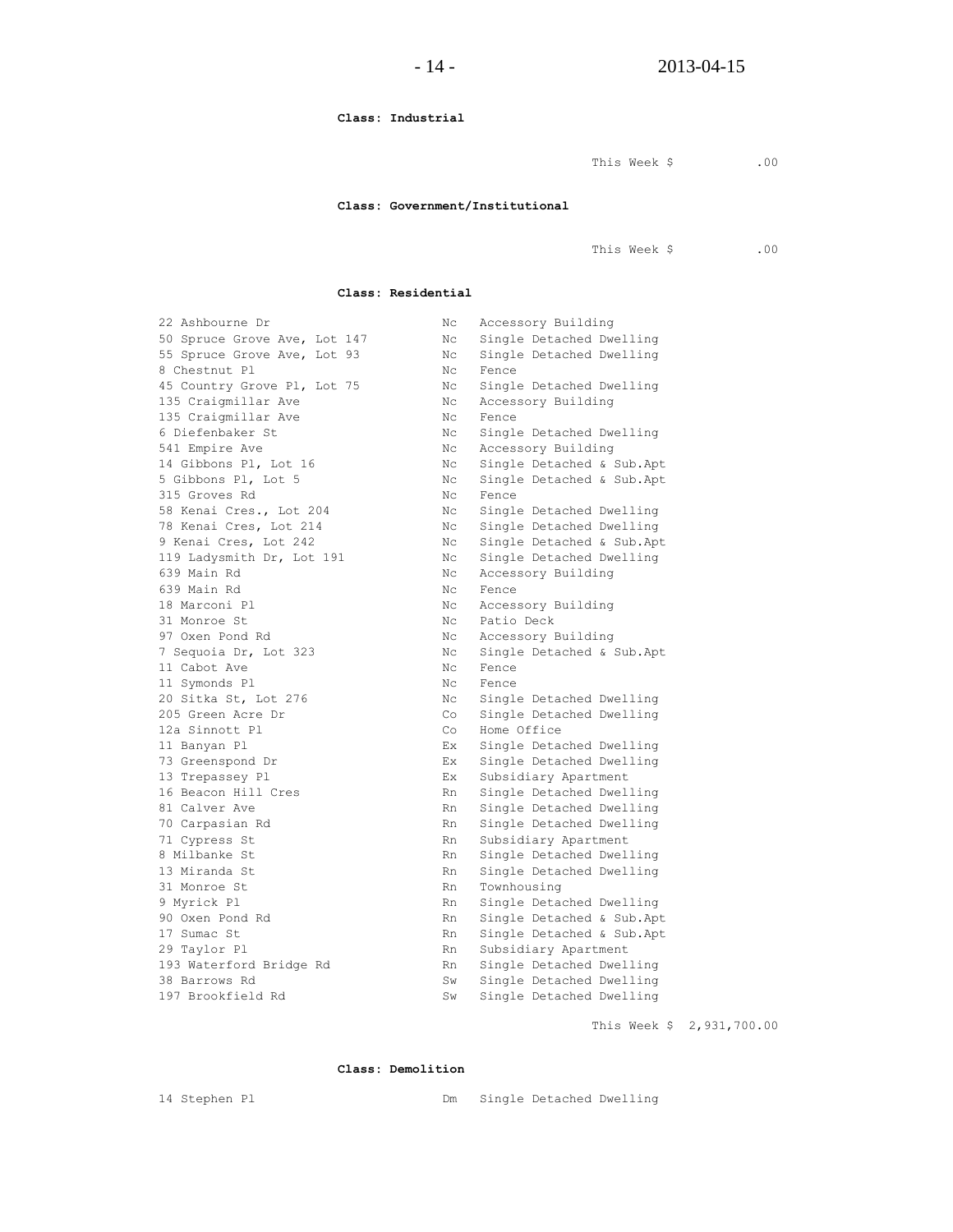48 Kenmount Rd Athletes World Dm Retail Store

This Week \$ 10,000.00

This Week's Total: \$ 3,351,700.00

Repair Permits Issued: 2013/04/04 To 2013/04/10 \$ 71,300.00

54 Bonaventure Avenue Accessory building not permitted as accessory buildings of 55 square metres of less shall be located behind the building line.

#### Legend

- Co Change Of Occupancy Sn Sign
- Cr Chng Of Occ/Renovtns Ms Mobile Sign
- 
- Nc New Construction Cd Chimney Demolition
- Oc Occupant Change Manuel Dv Development File
- Rn Renovations **WS Woodstove**
- Sw Site Work **Dm** Demolition
- Ti Tenant Improvements
- 
- Ex Extension Cc Chimney Construction
	-
	-
	-
	-
- **YEAR TO DATE COMPARISONS April 15, 2013 TYPE 2012 2013 % VARIANCE (+/-)** Commercial  $\left| \begin{array}{c} 5103,100,500.00 \end{array} \right| \left| \begin{array}{c} 534,500,900.00 \end{array} \right|$  -67 Industrial  $\begin{array}{|c|c|c|c|c|c|c|c|c|} \hline 51,300,100.00 & \text{ } & 28,000.00 & -98 \\ \hline \end{array}$ Government/Institutional \$10,800,600.00 \$6,800,100.00 -37 Residential  $\begin{array}{|l|} \hline \end{array}$  \$35,300,500.00  $\begin{array}{|l|} \hline \end{array}$  \$26,500,400.00  $\begin{array}{|l|} \hline \end{array}$  -25 Repairs 6.1 (1991) 6700,300.00 \$700,300.00 \$700,300.00 \$700,300.00 \$700,300.00 \$700,300.00 \$700,300.00 \$700,300 Housing Units (1 & 2 Family Dwellings) 29 **TOTAL \$151,202,000.00 \$68,529,700.00** -55

Respectfully Submitted,

David Blackmore, R.P.A. Director Of Building & Property Management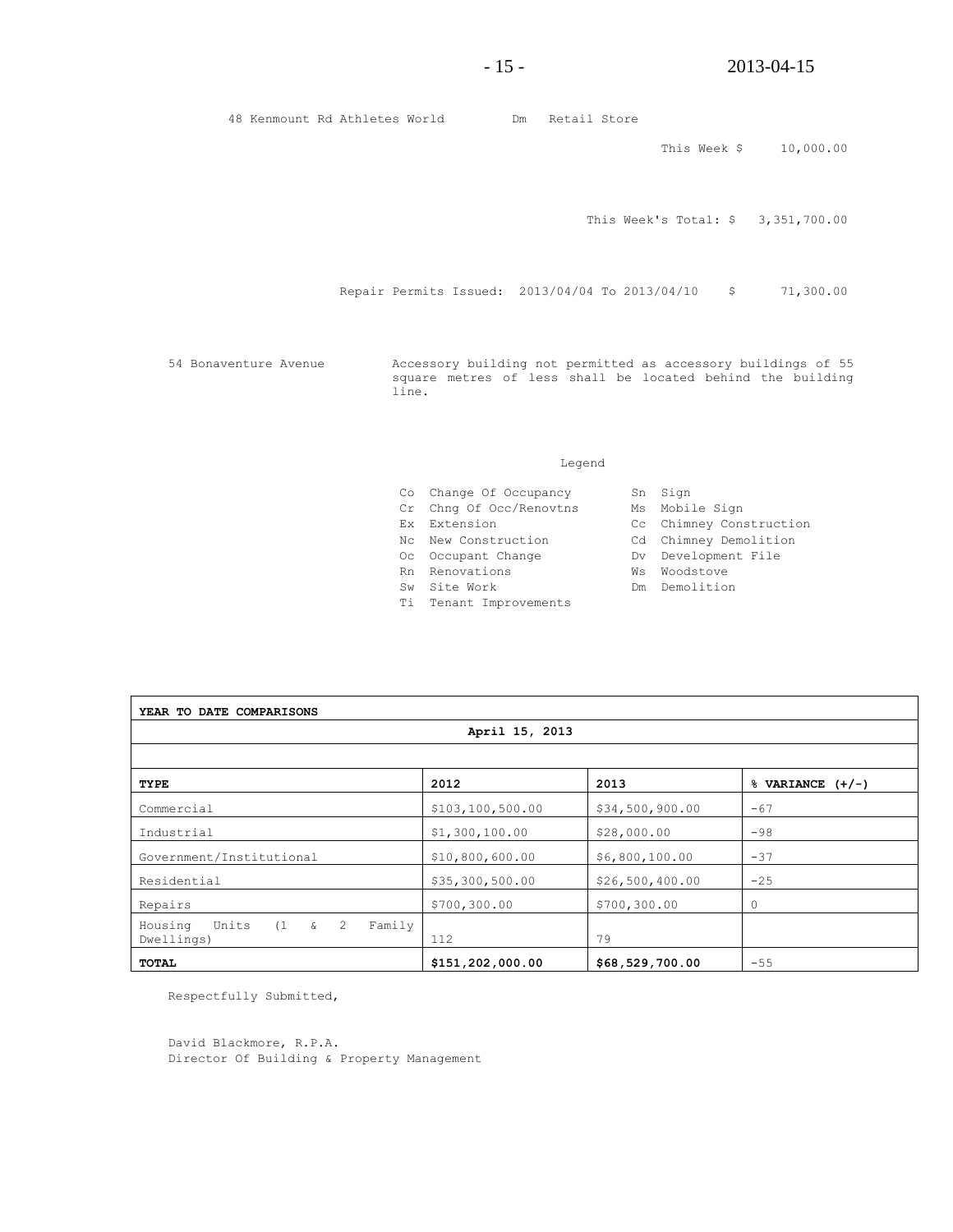# **Payrolls and Accounts**

## **SJMC2013-04-15/171R**

**It was moved by Councillor Tilley; seconded by Councillor Collins: That the following Payrolls and Accounts for the week ending April 11th , 2013 be approved:** 

> **Weekly Payment Vouchers For The Week Ending April 11, 2013**

## **Payroll**

| <b>Total:</b>                    | 6,748,954.86       |
|----------------------------------|--------------------|
| <b>Accounts Payable</b>          | \$<br>4,395,941.80 |
| <b>Bi-Weekly Fire Department</b> | \$<br>575,942.15   |
| Bi-Weekly Management             | \$<br>688, 633. 65 |
| <b>Bi-Weekly Administration</b>  | \$<br>734,326.82   |
| <b>Public Works</b>              | \$<br>354,110.44   |

#### **The motion being put was unanimously carried.**

## **Tenders**

- a. Contract Data Management Services (Municipal Election 2013)
- b. Tender Traffic Signals and Decorative Light Maintenance
- c. Tender Supply of Trees and Shrubs
- d. Tender Miscellaneous Asphalt Repairs
- e. Tender Supply of Gas and Diesel and Heating Fuel
- f. Tender Southlands Community Centre

## **SJMC2013-04-15/172R**

**It was moved by Councillor Tilley; seconded by Councillor Collins: That the recommendation of the Deputy City Manager, Corporate Services & City Clerk and the Deputy City Manager, Planning, Development & Engineering be approved and the tenders awarded as follows:**

- a. **DataFix @ \$75,260.00 plus applicable HST**
- **b. Black and McDonald Limited @\$436,900.00, taxes extra**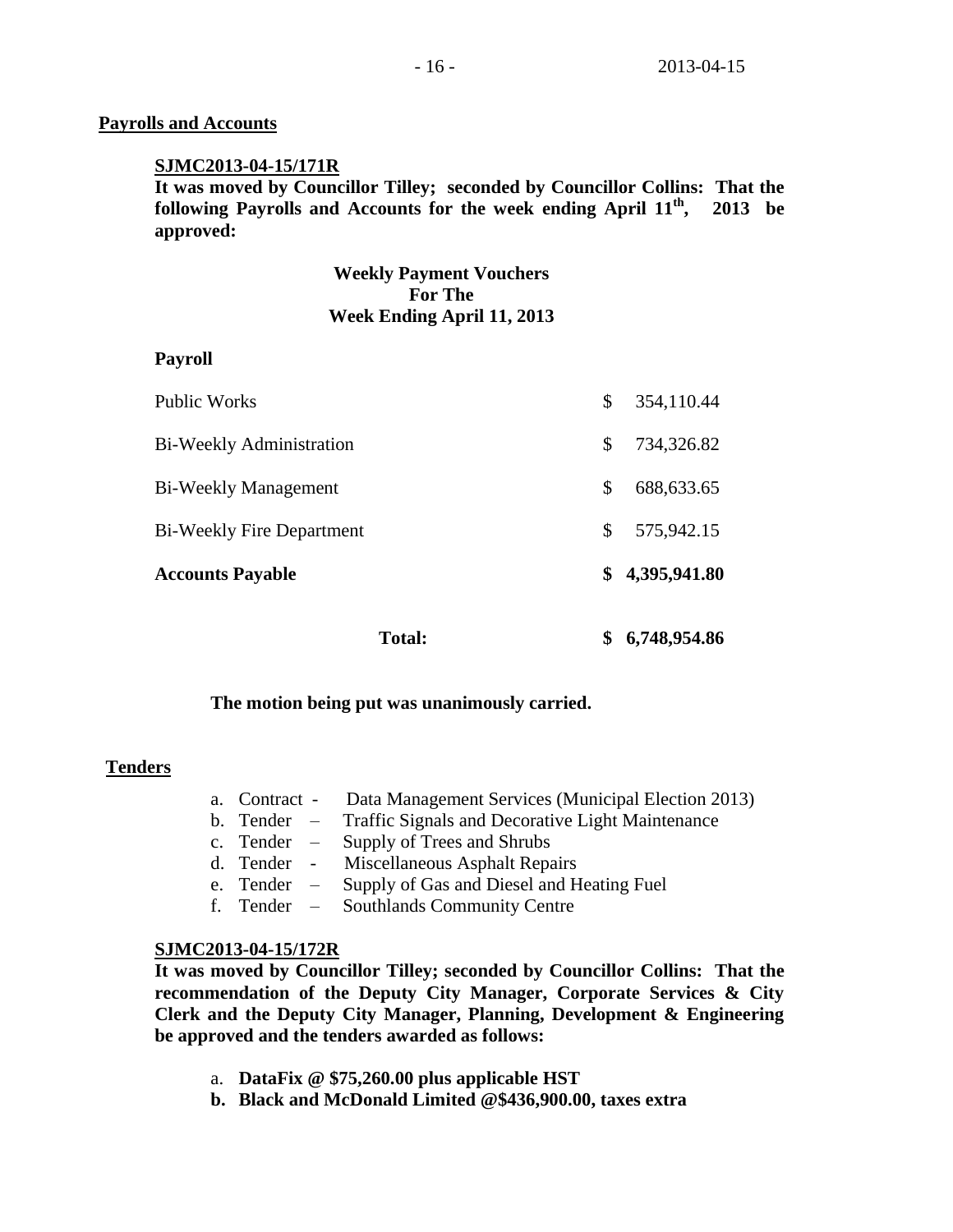- **c. Cannon Nurseries @ \$53,937.85, taxes extra**
- **d. Modern Heavy Civil Limited @ \$502,200.00 per year, taxes extra**
- **e. Harvey's Oil, supply of Diesel @ \$2,446,860.00, taxes extra; and Heating Fuel @ \$1,262,044.00 taxes extra; and North Atlantic, supply of Gasoline @ \$583,800.00, taxes extra**
- **f. Manga Contracting & Management Inc. @ \$2,953,784.96, HST Extra**

## **The motion being put was unanimously carried.**

## **Notice of Motion**

Councillor Hanlon gave the following Notice of Motion – St. John's Electrical By-Law

**"TAKE NOTICE** that I will at the next regular meeting of the St. John's Municipal Council move to enact an amendment to the St. John's Electrical By-Law so as to adopt the 2012 Canadian Electrical Code."

## **2013 Streets Rehabilitation Program**

Council considered a memorandum dated April  $5<sup>th</sup>$ , 2013 from the Director of Engineering concerning the above noted and the proposed streets rehabilitation program for 2013.

## **SJMC2013-04-15/173R**

**It was moved by Councillor Collins; seconded by Councillor Hanlon: That staff be directed to proceed with the call for public tender for the 2013 Streets Rehabilitation Program as presented.**

**The motion being put was unanimously carried.** 

## **Councillor O'Leary**

Councillor O'Leary alluded to incidents of vandalism to vehicles experienced by patrons of the Metrobus Park and Ride Service asked that Councillor Hann approach Metrobus on the possibility of bumping up security. Councillor Hann noted that Metrobus does not provide security, however, it is something that can be looked at by Metrobus and/or Mile One, however, costs would have to be recouped.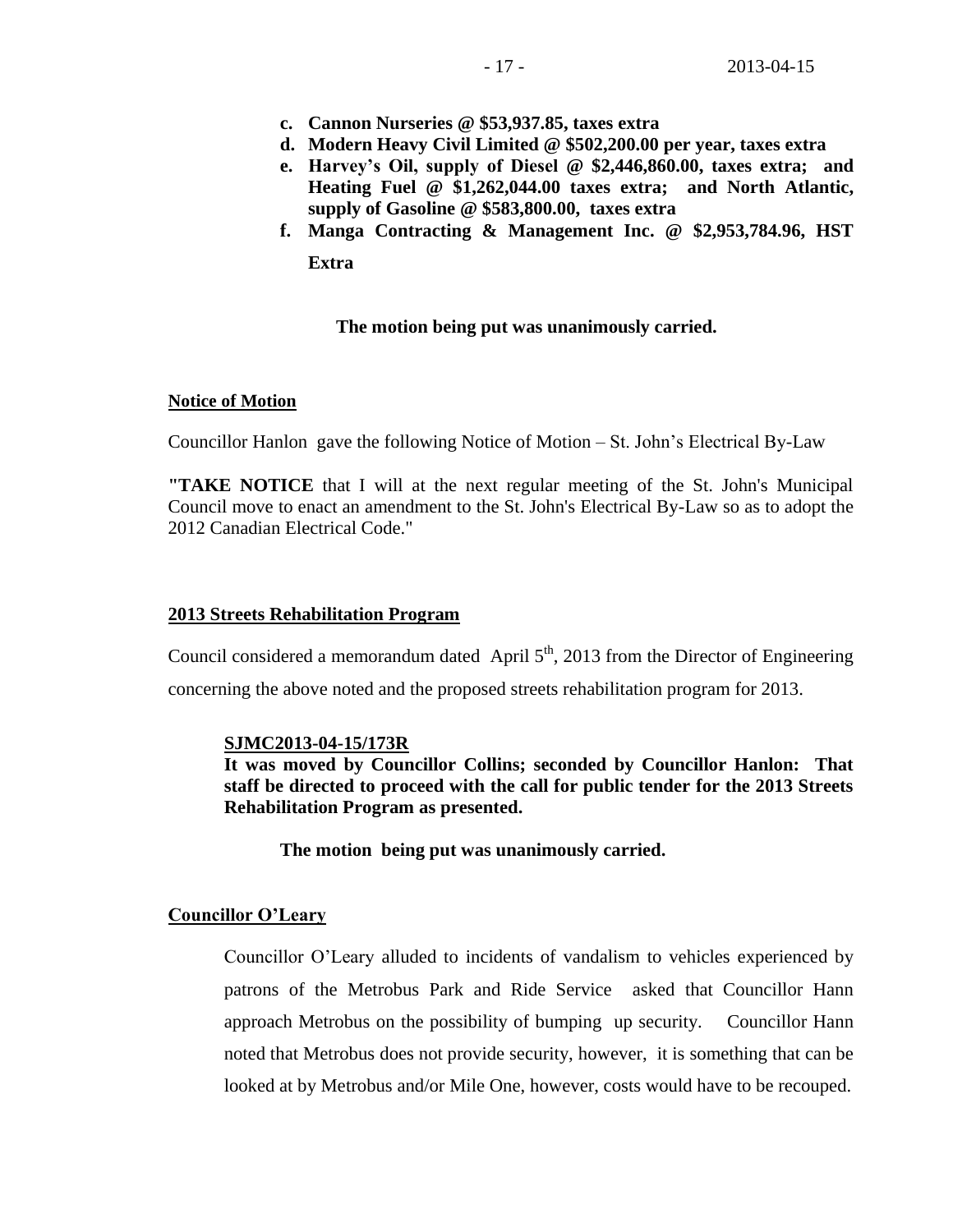Councillor O'Leary presented for distribution to members of Council a letter from Jason Tom, Authorities Management, Air & Marine Programs along with principles of the CCA from Transport Canada, as to what should occur in terms of communication between appointed directors and their nominations.

#### **Councillor Breen**

Councillor Breen advised that the Convention Centre construction will result in the loss of some disabled parking spaces as well as other parking spaces. However, he noted that alternate spaces for Mile One events will be identified and publicized accordingly.

#### **Councillor Tilley**

Councillor Tilley alluded to a pedestrian accident on the crosswalk on Frecker Drive across from residence #61. He asked that consideration be given to installing proper lighting for the crosswalk. The matter was referred to the Police & Traffic Committee.

#### **His Worship the Mayor**

His Worship the Mayor alluded to comments by NDP MP Ryan Cleary in a recent edition of The Telegram that the Battery and Fort Amherst area has been in need of protection for some time but nothing has been done. The Mayor summarized as follows activities that have taken place in The Narrows area ie. the Outer Battery neighbourhood and the Fort Amherst neighbourhood over the past number of years, and challenged Mr. Cleary to secure federal funding for the area.

"The City acquired all lands and properties at the Fort Amherst headland from the federal government some years ago. We own everything there, with the exception of the modern lighthouse, which remains in federal ownership. The City owns the former light keeper's house and adjoining building, the foundation and retaining walls of the original lighthouse (which was demolished in the 1950s), and all the military ruins. We lease the house to a family.